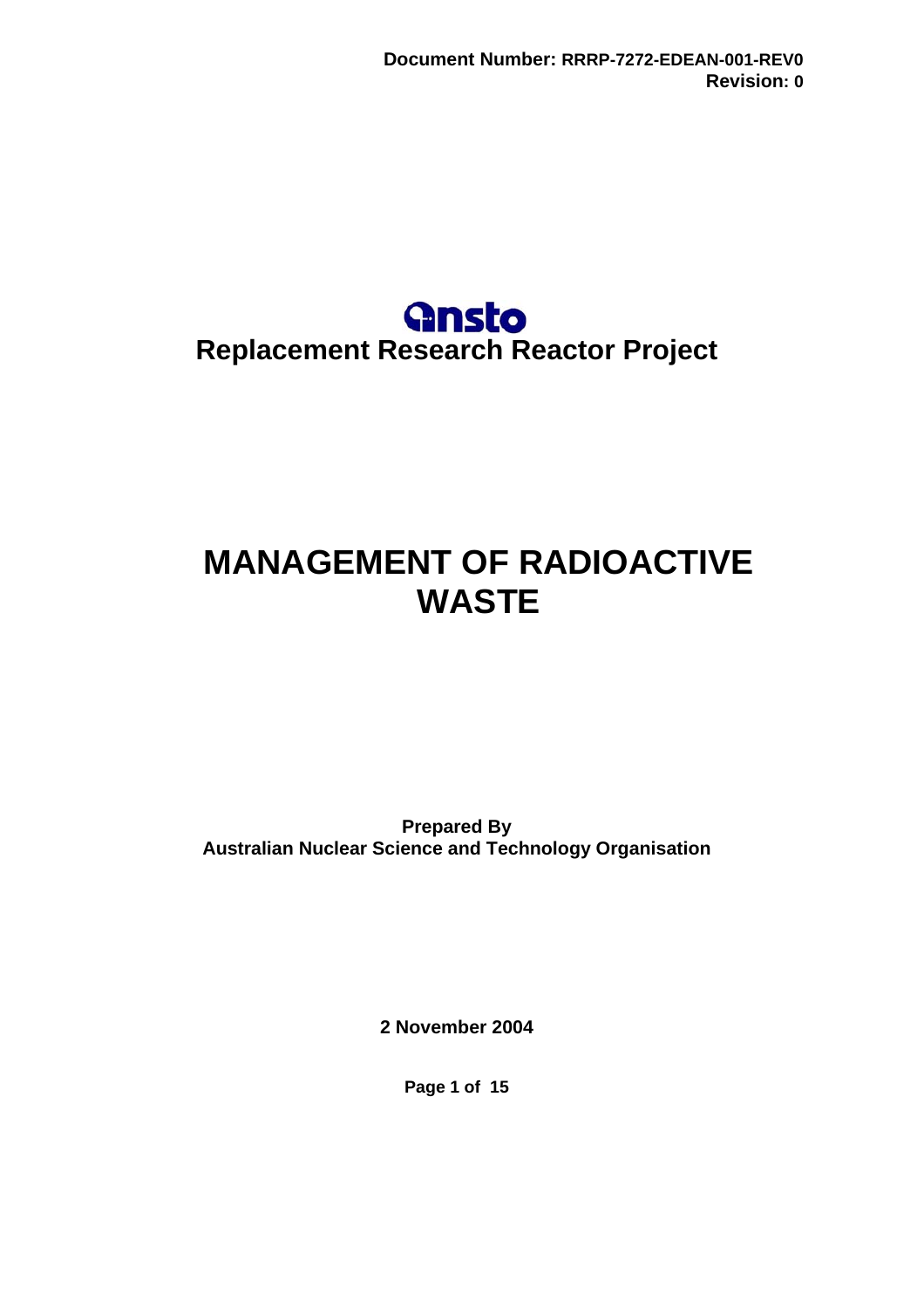| <b>ANSTO</b>               |                                                                            | Document N°: RRRP-7272-EDEAN-001-REV0<br>Revision: 0 |                                      |          |
|----------------------------|----------------------------------------------------------------------------|------------------------------------------------------|--------------------------------------|----------|
|                            | <b>Replacement Reactor Project</b>                                         | Document Title: Management of Radioactive Waste      |                                      |          |
| <b>REVISION SHEET</b>      |                                                                            | Ref No:                                              |                                      |          |
|                            |                                                                            |                                                      | Print name, date and sign or initial |          |
| Revision<br>Letter         | <b>Description of Revision</b>                                             | Prepared                                             | Checked/<br>Reviewed                 | Approved |
| $\mathbf 0$                | Original issue to ARPANSA                                                  | <b>GJP</b>                                           | <b>KJH</b>                           | GDW      |
|                            |                                                                            |                                                      |                                      |          |
|                            |                                                                            |                                                      |                                      |          |
|                            |                                                                            |                                                      |                                      |          |
|                            |                                                                            |                                                      |                                      |          |
|                            |                                                                            |                                                      |                                      |          |
|                            |                                                                            |                                                      |                                      |          |
|                            |                                                                            |                                                      |                                      |          |
|                            |                                                                            |                                                      |                                      |          |
|                            |                                                                            |                                                      |                                      |          |
|                            |                                                                            |                                                      |                                      |          |
|                            |                                                                            |                                                      |                                      |          |
|                            |                                                                            |                                                      |                                      |          |
|                            |                                                                            |                                                      |                                      |          |
|                            |                                                                            |                                                      |                                      |          |
| Notes:<br>$\overline{1}$ . | Revision must be verified in accordance with the Quality Plan for the job. |                                                      |                                      |          |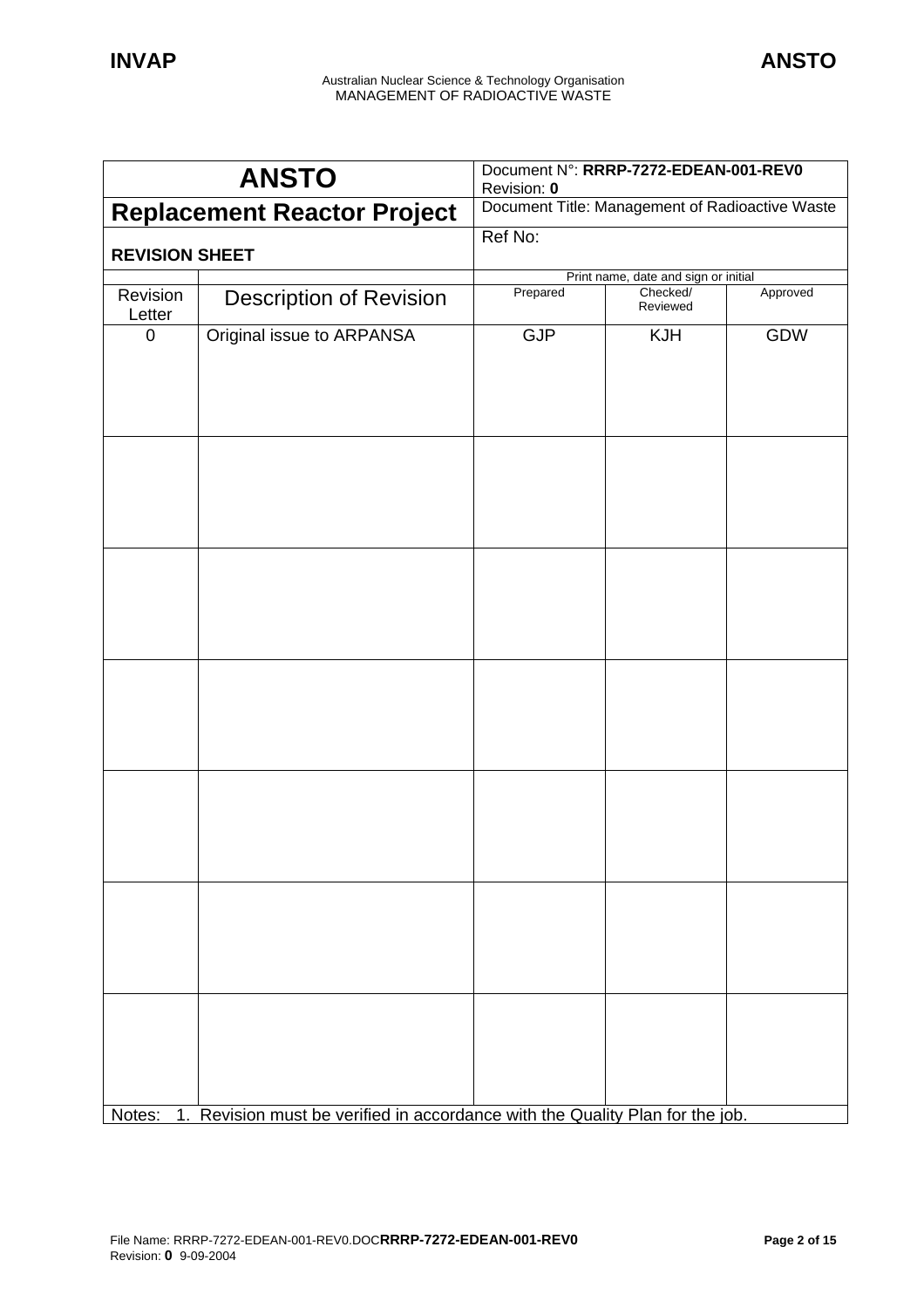# **TABLE OF CONTENTS**

| 1              |                                                                            |  |  |
|----------------|----------------------------------------------------------------------------|--|--|
| 1.1            |                                                                            |  |  |
| 1.2            |                                                                            |  |  |
| 2              |                                                                            |  |  |
| 3              |                                                                            |  |  |
| 3.1            |                                                                            |  |  |
| 4              |                                                                            |  |  |
| 4.1            |                                                                            |  |  |
| 5.             |                                                                            |  |  |
| 5.1            |                                                                            |  |  |
| 5.2            |                                                                            |  |  |
| 5.3            |                                                                            |  |  |
| 5.4            |                                                                            |  |  |
| 5.5            | Monitoring, Control, Segregation and Classification of Radioactive Waste 8 |  |  |
| 5.6            |                                                                            |  |  |
| 5.7            |                                                                            |  |  |
| 5.8            |                                                                            |  |  |
| 5.9            |                                                                            |  |  |
| 5.10           |                                                                            |  |  |
| 5.11           |                                                                            |  |  |
| 5.12           |                                                                            |  |  |
| 6              |                                                                            |  |  |
| 6.1            |                                                                            |  |  |
| 6.2            | Reactor Facility Solid Waste Management System Description  10             |  |  |
| 6.3            |                                                                            |  |  |
| 6.3.1          |                                                                            |  |  |
| 6.3.2          |                                                                            |  |  |
| 6.3.3          |                                                                            |  |  |
| 6.3.4          |                                                                            |  |  |
| 6.4            |                                                                            |  |  |
| 6.4.1          |                                                                            |  |  |
| 6.4.2          |                                                                            |  |  |
| 6.4.3          |                                                                            |  |  |
| 6.4.4          |                                                                            |  |  |
| 6.4.5          |                                                                            |  |  |
| 6.5            |                                                                            |  |  |
| 6.6            |                                                                            |  |  |
| 6.7            |                                                                            |  |  |
| $\overline{7}$ |                                                                            |  |  |
| 7.1            |                                                                            |  |  |
| 7.2            | Reactor Facility Liquid Waste Management System Description  12            |  |  |
| 7.2.1          |                                                                            |  |  |
| 7.3            |                                                                            |  |  |
| 7.4            |                                                                            |  |  |
| 8              |                                                                            |  |  |
| 8.1            | Reactor Facility Gaseous Waste Management System Description  14           |  |  |
| 8.2            |                                                                            |  |  |
| 8.3            |                                                                            |  |  |
| 9              |                                                                            |  |  |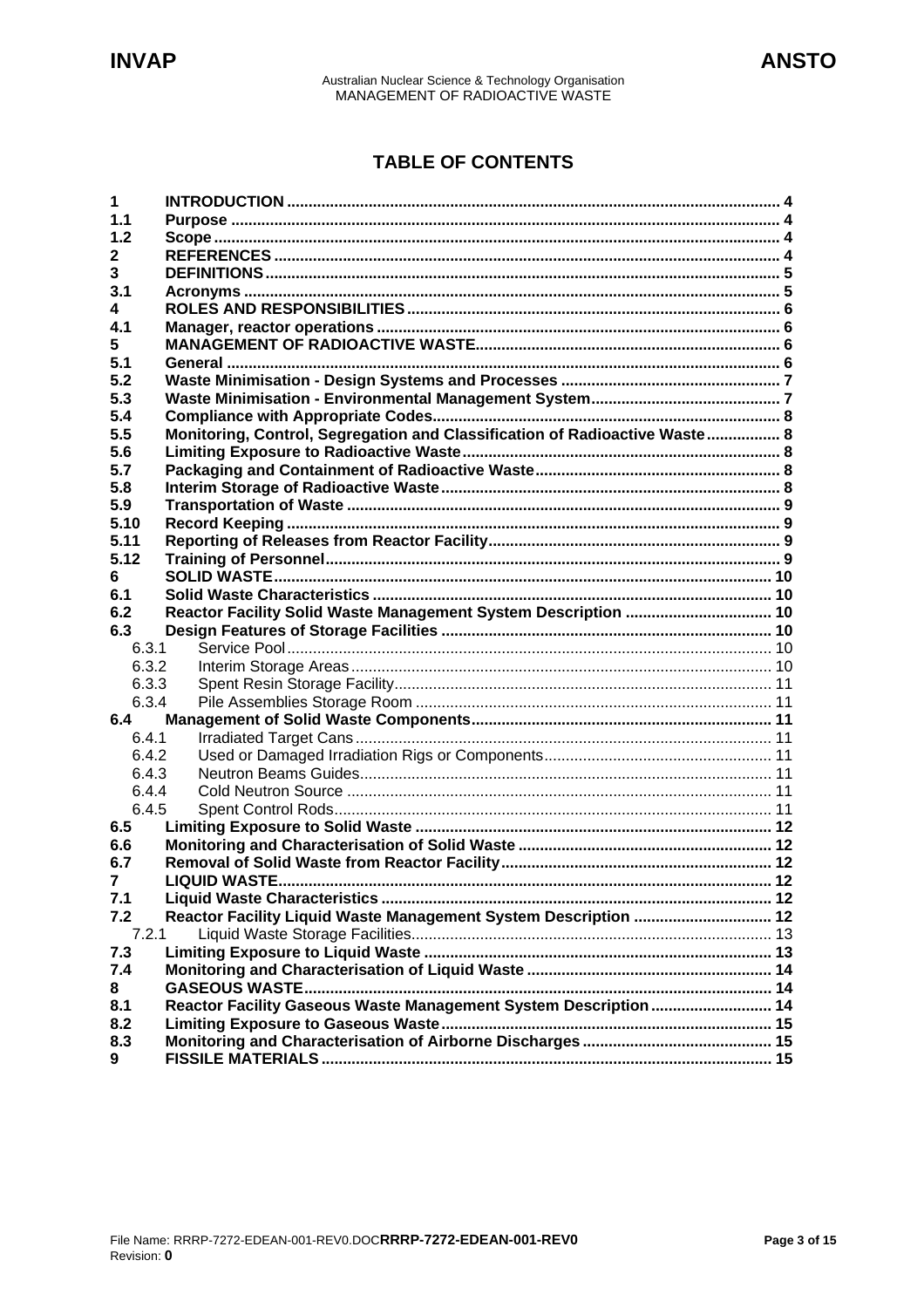# <span id="page-3-0"></span>**1 INTRODUCTION**

#### **1.1 PURPOSE**

This document describes the organisational arrangements and responsibilities for the control, storage and transfer of the radioactive waste generated from the Reactor Facility. It details how solid and liquid radioactive waste generated by the operation of the Reactor Facility is transferred to ANSTO's Waste Operations and Technology Development (WOTD) section. The systems and processes outlined in this document address current best practice, including waste minimisation principles, and are in line with IAEA guidelines for the safe management of radioactive waste.

#### **1.2 SCOPE**

This document addresses the following:

- 1. The management, including storage and minimisation, of radioactive waste arising from operation of the Reactor Facility.
- 2. System descriptions of the waste handling facilities within the Reactor Facility.
- 3. Compliance with current best practice (in line with IAEA guidelines) relating to the standards and regulations for radioactive waste management and its ultimate disposal. The plan is linked to other established ANSTO operational plans and arrangements that combine to provide for the safe monitoring, control and management of all generated airborne, liquid and solid radioactive wastes.
- 4. The radioactive waste management system interfaces with the existing, licensed, WOTD facilities. Details of the existing arrangements within WOTD were given at the time of ANSTO's site licence application and are not repeated here.

#### **2 REFERENCES**

- 1. Regulatory Guideline on Review of Plans and Arrangements, ARPANSA, RB-STD-15-03, Version 0, August 2003
- 2. ANSTO/Sydney Water Trade Waste Agreement, 2003.
- 3. ANSTO Safety Directive 5.7: Safe Management of Radioactive Wastes.
- 4. ANSTO's Safety Directive 5.6: Safe Movement and Transport of Radioactive Materials
- 5. APOL 2.2 Radioactive Waste Management Policy
- 6. APOL 2.1 Health, Safety and Environment Policy
- 7. APOL 2.2 D 01 Delegations for Waste Management
- 8. WOTD Quality System Procedures ISO 9000:2001 certified.
- 9. WOTD Exempt Level Waste System NWP 9.8.5 Disposal of Exempt Level Waste from LHSTC
- 10. RRRP-7082-ECEJH-001 Environmental Management Plan
- 11. RRRP-7280-EDEIN-004 Preliminary Waste Management Analysis, Waste Estimation and **Treatment**
- 12. IAEA Technical Report No. 383, Characterisation of Radioactive Waste Forms and Packages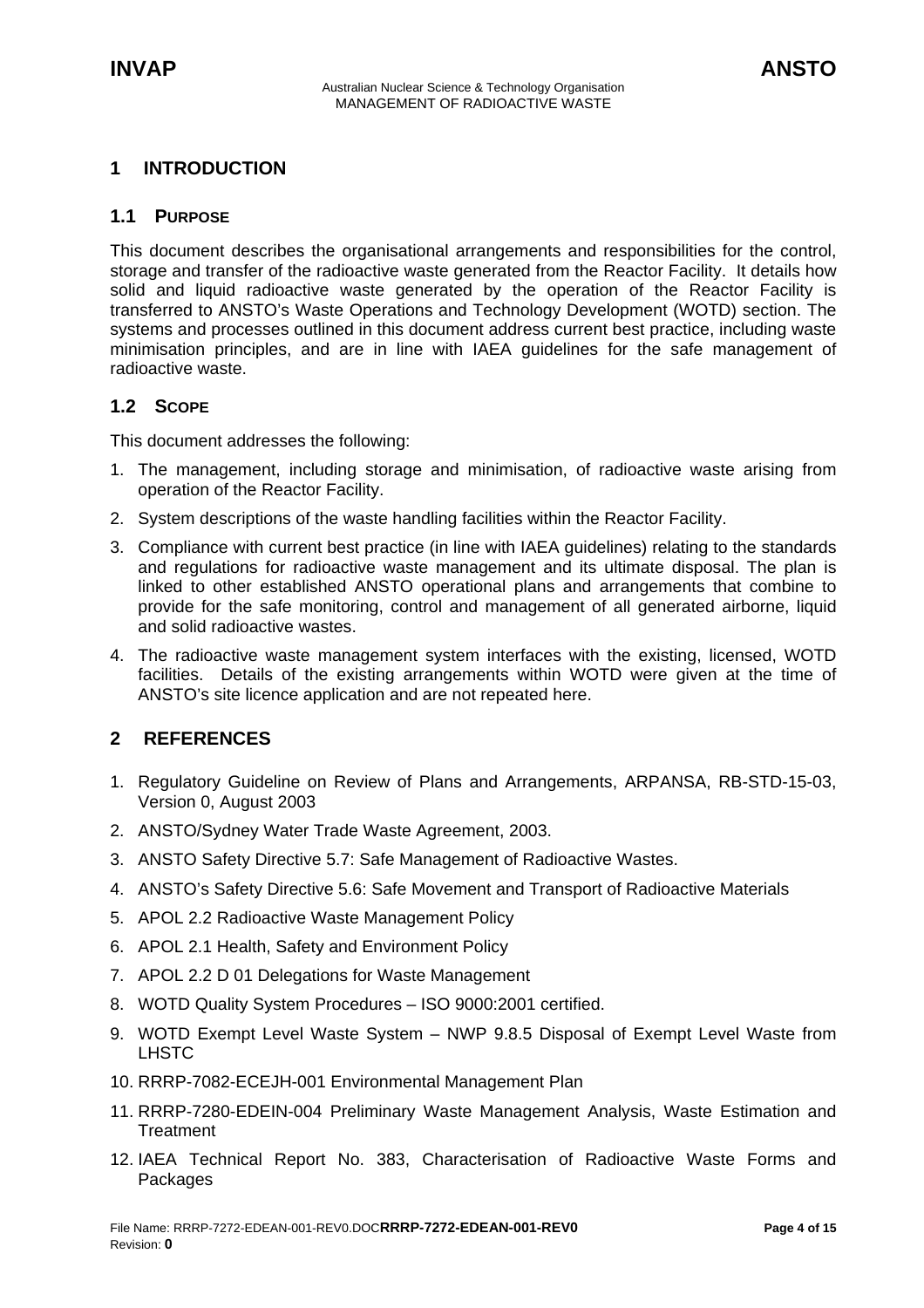- <span id="page-4-0"></span>13. IAEA (1996) – Regulations for the Safe Transport of Radioactive Material – No. TS-R-1 (ST-1, Revised)
- 14. IAEA TECDOC-855 Clearance Levels for Radionuclides in Solid Materials
- 15. IAEA International Basic Safety Standards for Protection against Ionising Radiation and for the Safety of Radiation Sources, Safety Series 115 (IAEA Vienna 1996)
- 16. IAEA Radioactive Waste Safety Standard (RADWASS) Publications
- 17. IAEA Draft Safety Requirement NS-152, Pre-disposal Radioactive Waste Management, including Decommissioning (October 1998)
- 18. IAEA Safety Series No. 111-F, The Principles of Radioactive Waste Management (1995)
- 19. IAEA Safety Series No. 111-G-1.1 Classification of Radioactive Waste (1994)
- 20. IAEA Technical Report No. 377, Minimisation of Radioactive Waste from Nuclear Power Plants and the Back End of the Nuclear Cycle, 1995
- 21. Implementation of ANSTO's Radioactive Waste Management Policy, Action Plan 1996-2000
- 22. RRRP-7272-EDEIN-001 RRRP Operational Waste Management Plan

# **3 DEFINITIONS**

The following definitions have been used in this plan.

| The Reactor Facility; or the<br><b>Replacement Research</b><br>Reactor | The Reactor Facility means the multipurpose research reactor that will<br>replace HIFAR and its associated buildings, physical plant, structures,<br>components and systems including software and, where relevant, any<br>management systems necessary to achieve the design, construction<br>and operation of the facility. |
|------------------------------------------------------------------------|-------------------------------------------------------------------------------------------------------------------------------------------------------------------------------------------------------------------------------------------------------------------------------------------------------------------------------|
| The Project                                                            | The Project means all activities necessary to obtain the requisite<br>approvals and procurement to achieve routine operation of the<br>replacement reactor facility before 2006.                                                                                                                                              |
| The site of the Reactor<br>Facility                                    | An area of approximately four hectares situated at the western end of<br>the Lucas Heights Science and Technology Centre.,                                                                                                                                                                                                    |
| The Lucas Heights Science<br>and Technology Centre                     | An area of approximately 70 hectares, including a number of facilities<br>immediately outside the perimeter security fence, such as the Lucas<br>Heights Motel, canteen, Woods Centre, and other buildings in the<br><b>ANSTO Technology Park.</b>                                                                            |
| The buffer zone                                                        | A mostly circular area of radius 1.6 kilometres, centred on the existing<br>HIFAR facility, within which land use restrictions apply and all<br>residential development is excluded.                                                                                                                                          |

#### **3.1 ACRONYMS**

| ALARA          | As Low As Reasonably Achievable, social and economic factors being taken into<br>account                                                                                                                                                                                                                              |
|----------------|-----------------------------------------------------------------------------------------------------------------------------------------------------------------------------------------------------------------------------------------------------------------------------------------------------------------------|
| <b>ALMO</b>    | <b>Active Liquids Monitoring</b>                                                                                                                                                                                                                                                                                      |
| <b>ANSTO</b>   | Australian Nuclear Science and Technology Organisation                                                                                                                                                                                                                                                                |
| <b>ARPANSA</b> | Australian Radiation Protection and Nuclear Safety Agency                                                                                                                                                                                                                                                             |
| <b>B</b> Line  | The identification given to low-level radioactive liquid waste lines that run from<br>the pit tanks, delay tanks and/or buildings (including the Reactor Facility) to the<br>Liquid Waste Treatment Plant at WOTD. There are stringent limitations on the<br>radioactivity in this line (as per Safety Directive 5.7) |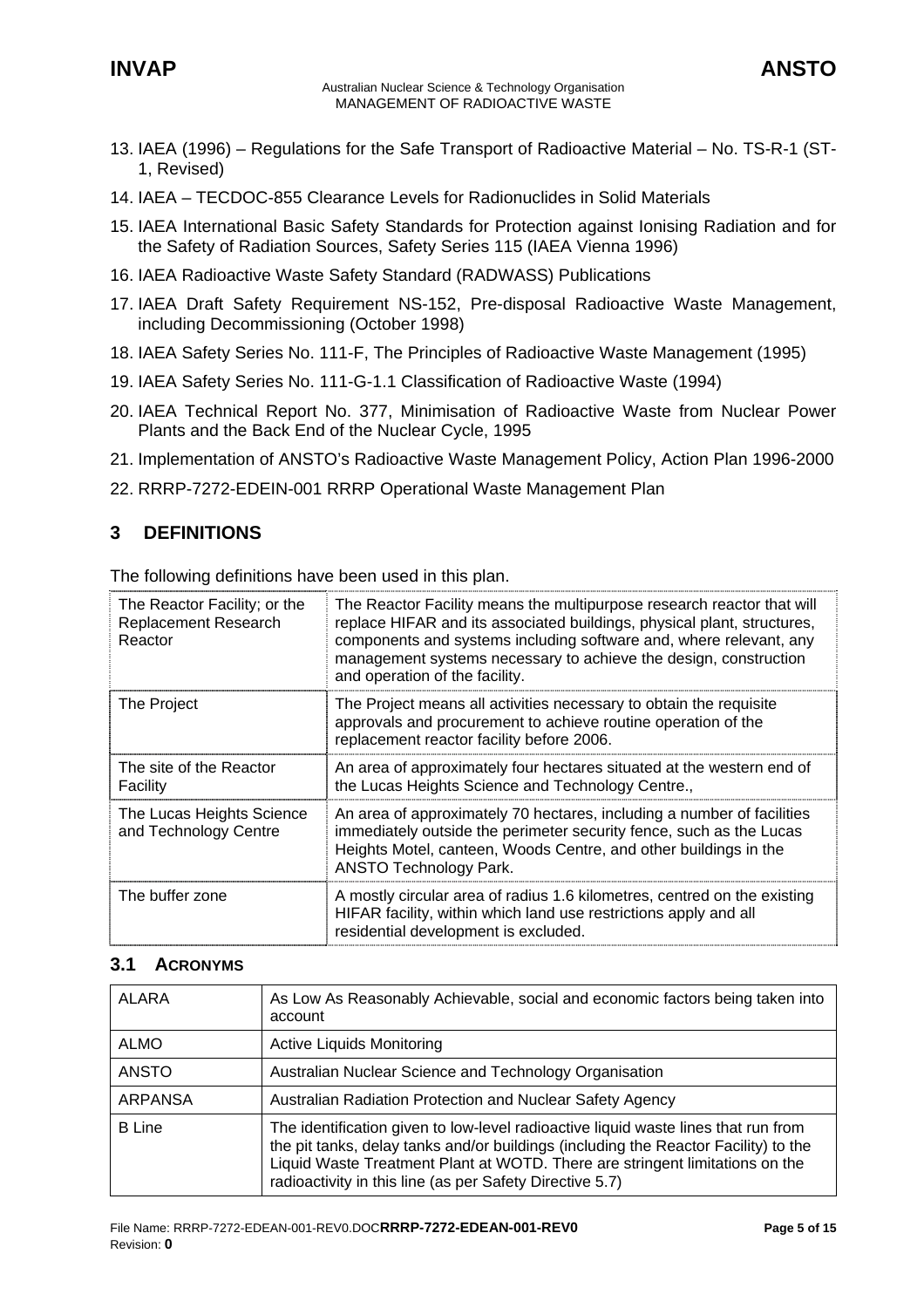<span id="page-5-0"></span>

| C Line              | The identification given to normally non-radioactive liquid waste lines that run<br>from the pit tanks, delay tanks and/or buildings (including the Reactor Facility) to<br>the waste treatment facilities at WOTD. There are stringent limitations on the<br>radioactivity in this line (as per Safety Directive 5.7) |
|---------------------|------------------------------------------------------------------------------------------------------------------------------------------------------------------------------------------------------------------------------------------------------------------------------------------------------------------------|
| <b>CNS</b>          | <b>Cold Neutron Source</b>                                                                                                                                                                                                                                                                                             |
| <b>EMS</b>          | <b>Environmental Management System</b>                                                                                                                                                                                                                                                                                 |
| <b>Exempt Waste</b> | A waste with activity below the limits set out in Schedule 2 of the ARPANS<br>Regulations 1999.                                                                                                                                                                                                                        |
| <b>HEPA</b>         | High Efficiency Particulate Air                                                                                                                                                                                                                                                                                        |
| <b>HIFAR</b>        | High Flux Australian Reactor                                                                                                                                                                                                                                                                                           |
| IAEA                | International Atomic Energy Agency                                                                                                                                                                                                                                                                                     |
| LEM                 | <b>Liquid Effluent Monitoring</b>                                                                                                                                                                                                                                                                                      |
| <b>LHSTC</b>        | Lucas Heights Science and Technology Centre                                                                                                                                                                                                                                                                            |
| <b>LOCA</b>         | Loss of Coolant Accident                                                                                                                                                                                                                                                                                               |
| QMS                 | <b>Quality Management System</b>                                                                                                                                                                                                                                                                                       |
| <b>RCPS</b>         | <b>Reflector Cooling and Purification System</b>                                                                                                                                                                                                                                                                       |
| <b>RLWM</b>         | Radioactive Liquid Waste Management                                                                                                                                                                                                                                                                                    |
| <b>RLWMS</b>        | Radioactive Liquid Waste Management System                                                                                                                                                                                                                                                                             |
| <b>WASMO</b>        | <b>Waste Streams Monitoring</b>                                                                                                                                                                                                                                                                                        |
| WOTD                | Waste Operations and Technology Development                                                                                                                                                                                                                                                                            |

#### **4 ROLES AND RESPONSIBILITIES**

The roles and responsibilities associated with the implementation of the waste management arrangements are as follows:

#### **4.1 MANAGER, REACTOR OPERATIONS**

The Manager, Reactor Operations, is the Nominee for the Reactor Facility and has overall responsibility for the safety and operation of the Facility at all times, including the management of radioactive waste, in accordance with procedures and operational manuals.

# **5 MANAGEMENT OF RADIOACTIVE WASTE**

#### **5.1 GENERAL**

This Radioactive Waste Management Plan has been developed to interface and complement the Radiation Protection Plan, the Environmental Management Plan and the Effective Control Plan. This plan interfaces with the existing ANSTO plans and arrangements. The plans and arrangements include the existing licensed Waste Operations and Technology Development (FO0044-4B) facilities and provide ANSTO with current best practice in transport, treatment, conditioning, packaging and storage of the radioactive wastes.

Radioactive waste arising from the commissioning and subsequent operations of the Reactor Facility is managed in accordance with WOTD systems which are in line with current best practice including:

a) IAEA quidelines on waste handling.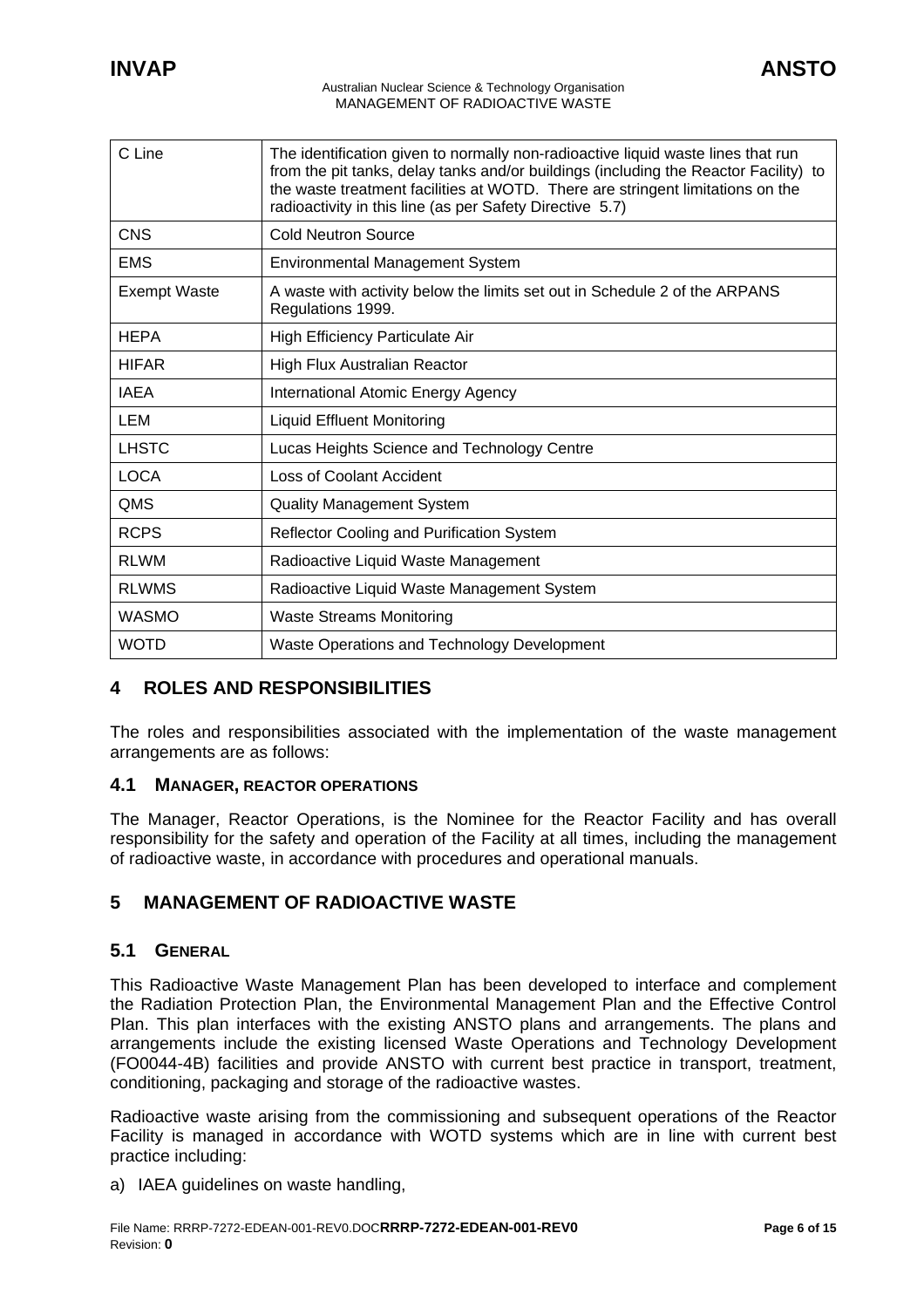- <span id="page-6-0"></span>b) IAEA Safety Standards and Guidelines
- c) IAEA Codes of Practice
- d) Requirements from federal and state authorities, and
- e) Waste minimisation principles

The Quality Management System (QMS) for the Reactor Facility describes over arching responsibilities, procedures and detailed work instructions on how radioactive waste is managed and transferred. The QMS includes requirements for periodic review of procedures on handling, transport, treatment and storage of radioactive waste. It also identifies the process of records maintenance for inspection and environmental monitoring of stored radioactive waste. These are consistent with arrangements currently in place for WOTD.

#### **5.2 WASTE MINIMISATION - DESIGN SYSTEMS AND PROCESSES**

The likely amount and type of waste generated as a result of the operation of the Reactor Facility has been estimated in order to ensure appropriate selection of materials and methods of control. Technical and administrative controls are in place that will reduce the volume and activity of the waste generated during the commissioning and subsequent operation of the Reactor Facility.

In line with the implementation of ANSTO's Radioactive Waste Management Policy, comprehensive measures are in place for the minimisation of waste generation at all of ANSTO's licensed facilities.

These include the minimisation of waste generation at the source by the implementation of systems that incorporate:

- 1. Segregation of wastes
- 2. Waste classification and characterisation
- 3. Delay and decay
- 4. Recycle and reuse
- 5. Exempt level waste system
- 6. Improved decontamination facilities
- 7. Waste management optimisation pre-treatment, treatment, conditioning, transportation, storage and disposal
- 8. Ongoing education and training of operating staff

The Reactor Facility design incorporates various processes that minimise waste generation and include:

- Recycling of water
- Delay and decay of radioactive wastes
- Condensation of water produced by the Hot Water Layer and re-use within the Reactor
- Appropriate material selection.

#### **5.3 WASTE MINIMISATION - ENVIRONMENTAL MANAGEMENT SYSTEM**

ANSTO's certified Environmental Management System (EMS) provides the commitment to minimise ANSTO's environmental "footprint". The EMS is compliant with ISO 14001 and provides a structured approach to the identification of environmental aspects and the controls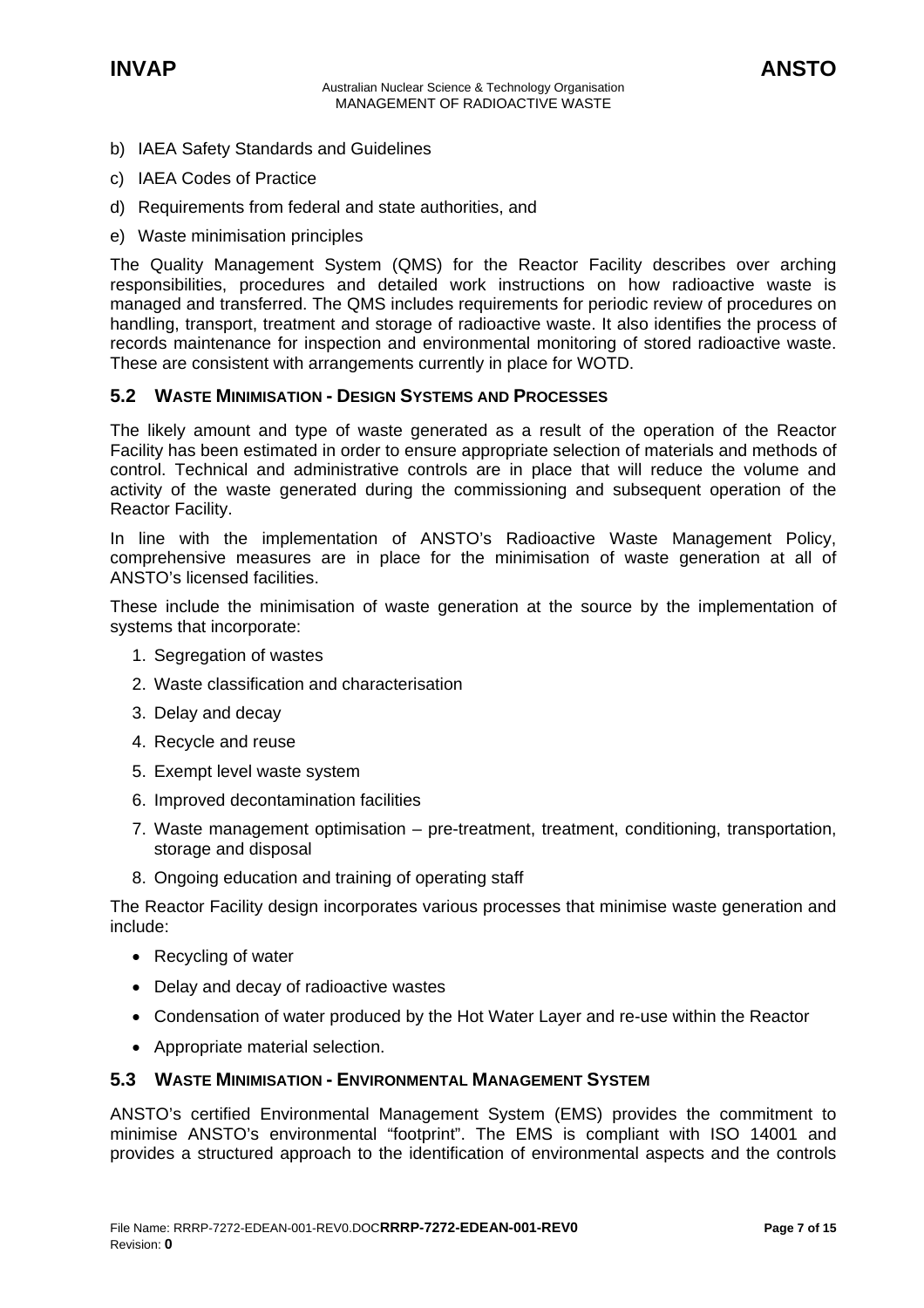<span id="page-7-0"></span>that limit the environmental impacts. Within the EMS there are defined objectives and targets that focus on effective management of airborne, liquid and solid wastes.

#### **5.4 COMPLIANCE WITH APPROPRIATE CODES**

There are a number of Codes of Practice relevant to waste management that have been utilised by ANSTO as part of its current arrangements and applicable to the Reactor Facility. These include;

- Code of Practice for the Disposal of Radioactive Waste by the User (1985)
- Code of Practice for the Near Surface Disposal of Radioactive Waste in Australia (1992), and
- Code of Practice for the Safe Transport of Radioactive Material (2001)

In addition, a Trade Waste Agreement is in place between ANSTO and Sydney Water for discharges of trade waste effluent to the sewer. WOTD is responsible for reporting on, and maintaining compliance with, the Trade Waste Agreement. ARPANSA is responsible for monitoring compliance with the Trade Waste Agreement.

#### **5.5 MONITORING, CONTROL, SEGREGATION AND CLASSIFICATION OF RADIOACTIVE WASTE**

Arrangements are in place that provide for the monitoring, control, segregation and classification of solid and liquid wastes and airborne emissions. These systems include on-line gamma detection for liquid waste and state of the art air monitoring systems for gaseous stack discharges including online particulate, iodine, noble gas and tritium monitors.

Relevant procedures and instructions to account for sampling, management (including inventory control and waste tracking), waste segregation and classification, prior to transfer of solid and liquid waste to WOTD are covered by the Reactor Facility QMS.

#### **5.6 LIMITING EXPOSURE TO RADIOACTIVE WASTE**

The arrangements for minimising exposures to ionising radiation arising from radioactive waste are addressed as part of the Radiation Protection Plan. However, there are some specific features relating to the design and operation of the Reactor Facility that contribute to the minimisation of exposures to ionising radiation from radioactive waste. These are described further in the relevant sections including the management of the solid, liquid and gaseous waste streams.

All credible exposure pathways for radioactive wastes are identified in ANSTO EMAP/TN/- 01/2002 Pathways Analysis.

#### **5.7 PACKAGING AND CONTAINMENT OF RADIOACTIVE WASTE**

The Reactor Facility is designed with systems that provide for collection, analysis, storage and packaging of solid and liquid wastes prior to transfer to WOTD. Management of the radioactive waste within the Reactor Facility conforms to current best practice, including relevant codes, and is designed to control the potential for spread of contamination and to limit the external dose rates to ALARA levels.

Relevant packaging and containment procedures for the Reactor facility are consistent with established WOTD procedures.

## **5.8 INTERIM STORAGE OF RADIOACTIVE WASTE**

The Reactor Facility has designated interim and longer term storage areas for radioactive liquid and solid waste. The interim storage areas within the Reactor Facility are appropriately located to allow ease of access for both placement and removal of waste, as part of transfer to WOTD.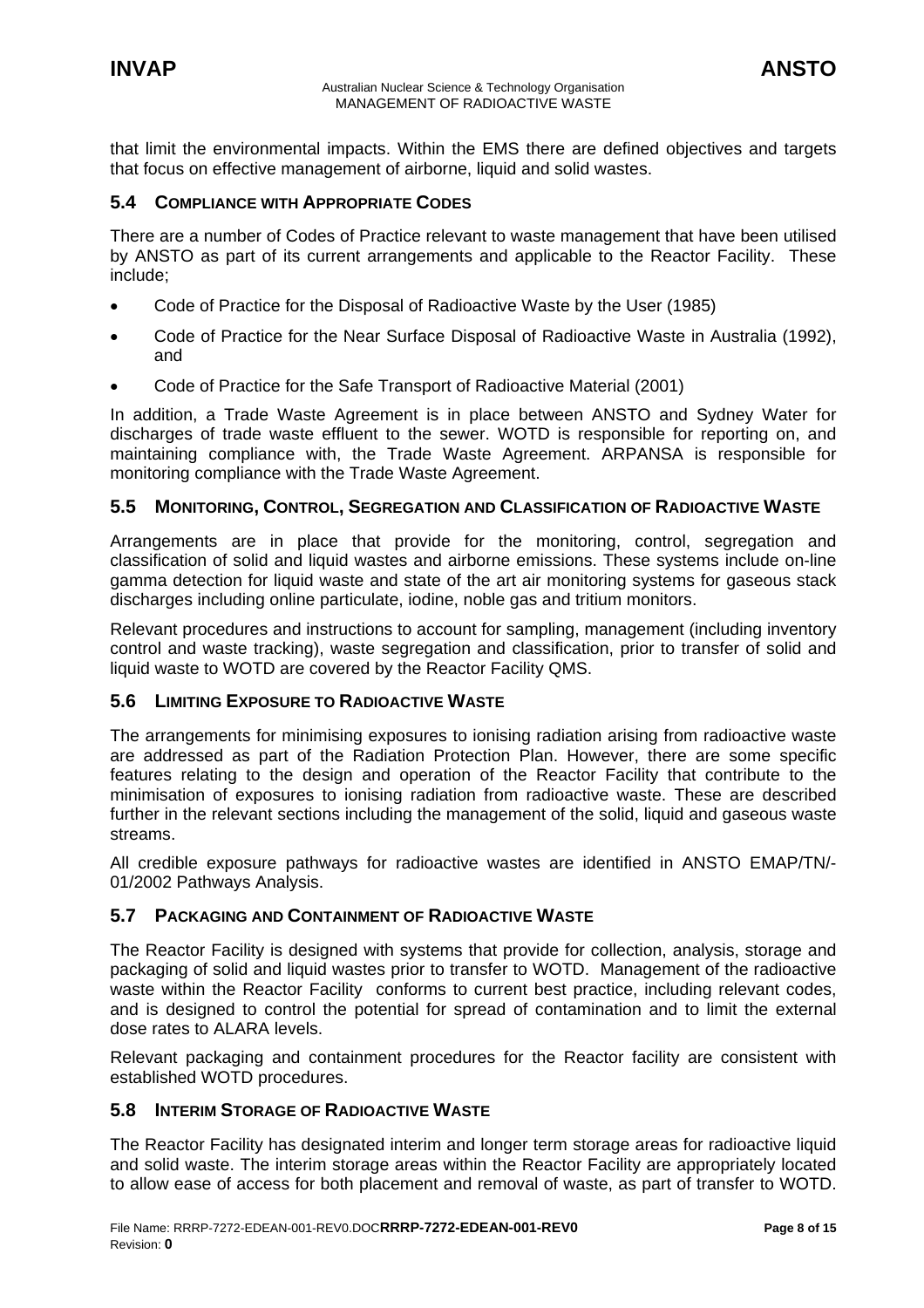<span id="page-8-0"></span>These storage areas are detailed in the following sections describing the management of the solid and liquid waste streams.

A licensed infrastructure is in place at ANSTO for the interim storage of radioactive wastes including low and intermediate level solid and liquid wastes. The interim storage facilities have adequate capacity to handle the waste arising from the Reactor Facility

#### **5.9 TRANSPORTATION OF WASTE**

The transportation of waste from the Reactor Facility is in accordance with the currently licensed arrangements existing at the LHSTC site. All solid waste leaving the controlled areas of the Reactor Facility receives health physics clearance and is moved in accordance with the same systems currently employed by WOTD.

#### **5.10 RECORD KEEPING**

Records are kept of all relevant aspects of the generation, control and storage of radioactive waste.

Documentation is produced as an integral part of processes for packaging and containment of radioactive waste. That information provides the appropriate technical details and origin of the various wastes. This is relevant for determining the appropriate storage and treatment strategy for the wastes following their transfer to WOTD.

Similarly, all intermediate level waste is also be tracked. The intermediate level solid waste is collected by WOTD using the 72 litre container shielded retrievable flask and transported to the WOTD dry store.

Low level liquid waste is tracked at the relevant source of generation.

Online waste stream monitors (WASMO) are installed in the two RLWM Storage Tanks. The WASMO monitors the gamma activity providing early warning detection and assisting in the immediate identification of the source. All WASMO online data is kept within the computer database control system for immediate and historical data reference.

The database allows a record of the inventory of liquid waste transferred to ANSTO's WOTD Effluent Treatment Plant to be kept as well as providing relevant information such as the total activity discharged during any time period.

#### **5.11 REPORTING OF RELEASES FROM REACTOR FACILITY**

Transfers of solid and liquid waste from the Reactor Facility, together with airborne emissions, are reported as part of the Reactor Facility QMS. This includes quarterly and annual reporting to ARPANSA. In addition to routine reporting, any inadvertent generation of waste, is reported if it gives rise to a release that exceeds notification levels.

#### **5.12 TRAINING OF PERSONNEL**

In accordance with the current ANSTO Safety Management System, training is given to personnel involved with radioactive wastes to ensure they understand and comply with the Reactor Facility procedures in place for the handling, treatment, transport, storage, and transfer or ultimate disposal of all radioactive waste. Safety Directives 5.1, 5.6 and 5.7 apply.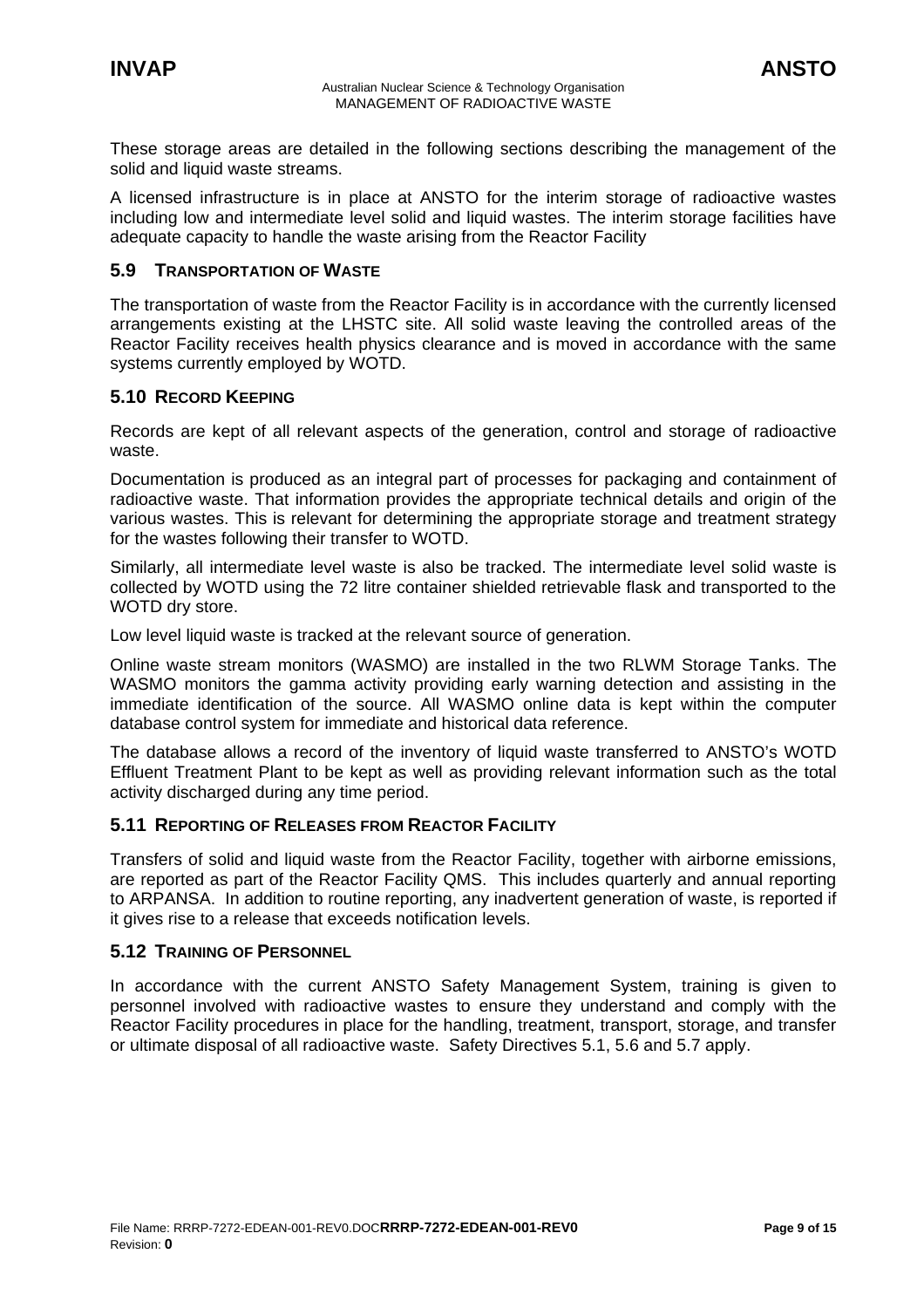# <span id="page-9-0"></span>**6 SOLID WASTE**

#### **6.1 SOLID WASTE CHARACTERISTICS**

Operation of the Reactor Facility results in the generation of solid waste. In line with IAEA guidelines, solid wastes are classified as low level solid waste (LLSW) or intermediate level solid waste (ILSW). The types and annual amounts of solid waste estimated to be produced are provided in Chapter 12 of the SAR.

Other miscellaneous solid wastes will be generated from time to time. Of these, the most significant are used neutron beam guide tubes and spent cold neutron sources.

Spent Fuel Assemblies are not considered to be solid waste and are treated separately as described in Section 9.

#### **6.2 REACTOR FACILITY SOLID WASTE MANAGEMENT SYSTEM DESCRIPTION**

This section details the measures that are in place to control and manage the solid waste streams arising from operation of the Reactor Facility. The measures are fully consistent with those for which ANSTO is currently licensed.

In accordance with ANSTO's operating strategy, solid waste is segregated at the point of generation and waste minimisation principles applied wherever practicable.

Segregation at source produces three streams of solid wastes: Inactive or exempt-level, LLSW, and II SW.

Inactive wastes are disposed of directly through the municipal waste management system. Exempt level wastes are processed through the existing ANSTO exempt level waste clearance system.

LLSW are classified in accordance with the ANSTO classification system. Radioactive solid waste packages are managed in accordance with existing procedures.

ILSW is stored in the service pool where a shearing facility is available to cut large items into smaller sizes for more efficient storage. Long lived intermediate level solids are transferred to storage in a shielded container.

#### **6.3 DESIGN FEATURES OF STORAGE FACILITIES**

The Reactor Facility is designed to accommodate the handling of waste generated as part of its operations and to minimise exposure to ionising radiation as a result of handling this waste.

#### **6.3.1 Service Pool**

The Service Pool provides adequate space for the storage of spent Fuel Assemblies, damaged rigs and used rigs undergoing decay. It also contains facilities for cutting and size reduction of waste items together with sufficient room to store the 72 litre aluminium container used for the removal of solid waste from the Service Pool.

Short-lived ILSW is left to decay until it can be re-classified and processed as LLSW. Longlived ILSW is transferred to WOTD in a shielded container for interim storage pending final disposal.

#### **6.3.2 Interim Storage Areas**

The Reactor Facility has a number of dry waste storage rooms. The primary purpose of one of these rooms is for the interim storage of the HEPA and charcoal filters collected from the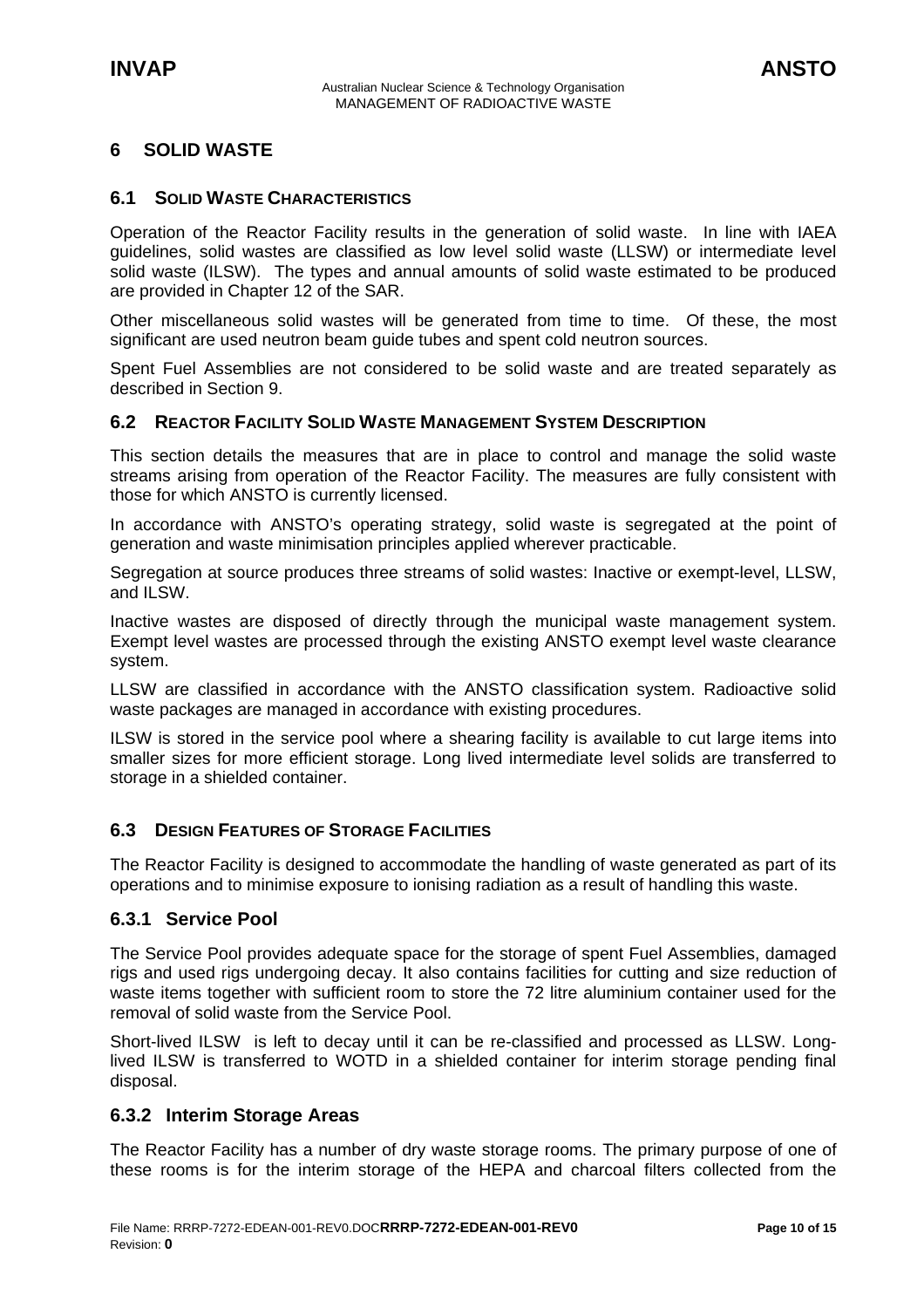<span id="page-10-0"></span>Reactor Facility ventilation systems. By storing ventilation filters in this low occupancy room, delay and decay assists the reduction of dose to staff.

Another additional interim waste storage facility is available for waste that is ready for transfer from the Reactor Facility.

# **6.3.3 Spent Resin Storage Facility**

Ion-exchange resins are used as part of the purification systems for the light water of the Reactor and Service Pools and the hot water layer. They are also used for the purification of the heavy water contained in the Reflector Vessel. Resin handling areas exist for both the light and heavy water systems. Each of the resin beds is properly located in a segregated and shielded room that provides adequate shielding to staff during normal operations.

Once resins from the light water system are spent they are remotely transferred to spent resin storage tanks, located within the Resin room, to allow delay and decay for approximately 12 months prior to removal from the Reactor Facility to WOTD.

#### **6.3.4 Pile Assemblies Storage Room**

Approximately every 10 years, four in-pile neutron guide assemblies will be replaced. The used neutron guide assemblies will be stored in the Pile Assemblies Storage Room. The room has a number of positions available for storage of the depleted neutron beam guides, the in-pile assemblies, the 3 primary shutter cassettes and other irradiated components.

#### **6.4 MANAGEMENT OF SOLID WASTE COMPONENTS**

#### **6.4.1 Irradiated Target Cans**

Cans composed of three different materials are irradiated in the reactor: high purity aluminium, high-density polythene and titanium. The titanium cans are 100% recyclable. Polythene cans are not reusable and are treated as LLSW. Aluminium cans are reusable for a limited number of times, requiring decontamination prior to reuse.

#### **6.4.2 Used or Damaged Irradiation Rigs or Components**

There are 18 irradiation rigs made of AI 6061. These are replaced every four years, at which time the respective thermocouples are also replaced. They are disassembled under water and then transferred to the Service Pool. The discharged thermocouples are also stored in the Service Pool until removed.

#### **6.4.3 Neutron Beams Guides**

Neutron beam guides are replaced approximately every ten years and treated as ILSW.

#### **6.4.4 Cold Neutron Source**

Approximately every 10 years a Cold Neutron Source will be replaced. The Cold Neutron Source is constructed of aluminium and stainless steel. As the aluminium is prone to degradation by radiation, the in-pile assembly will be replaced. The waste aluminium will be transferred to the Service Pool to decay after which it will be cut to separate it from the stainless steel and to a size small enough to fit into the retrievable container.

#### **6.4.5 Spent Control Rods**

The 5 Control Rods used to control the nuclear reaction in the core will be replaced every 10 to 12 years. They will be stored in the Reactor Pool until their activity has decayed sufficiently.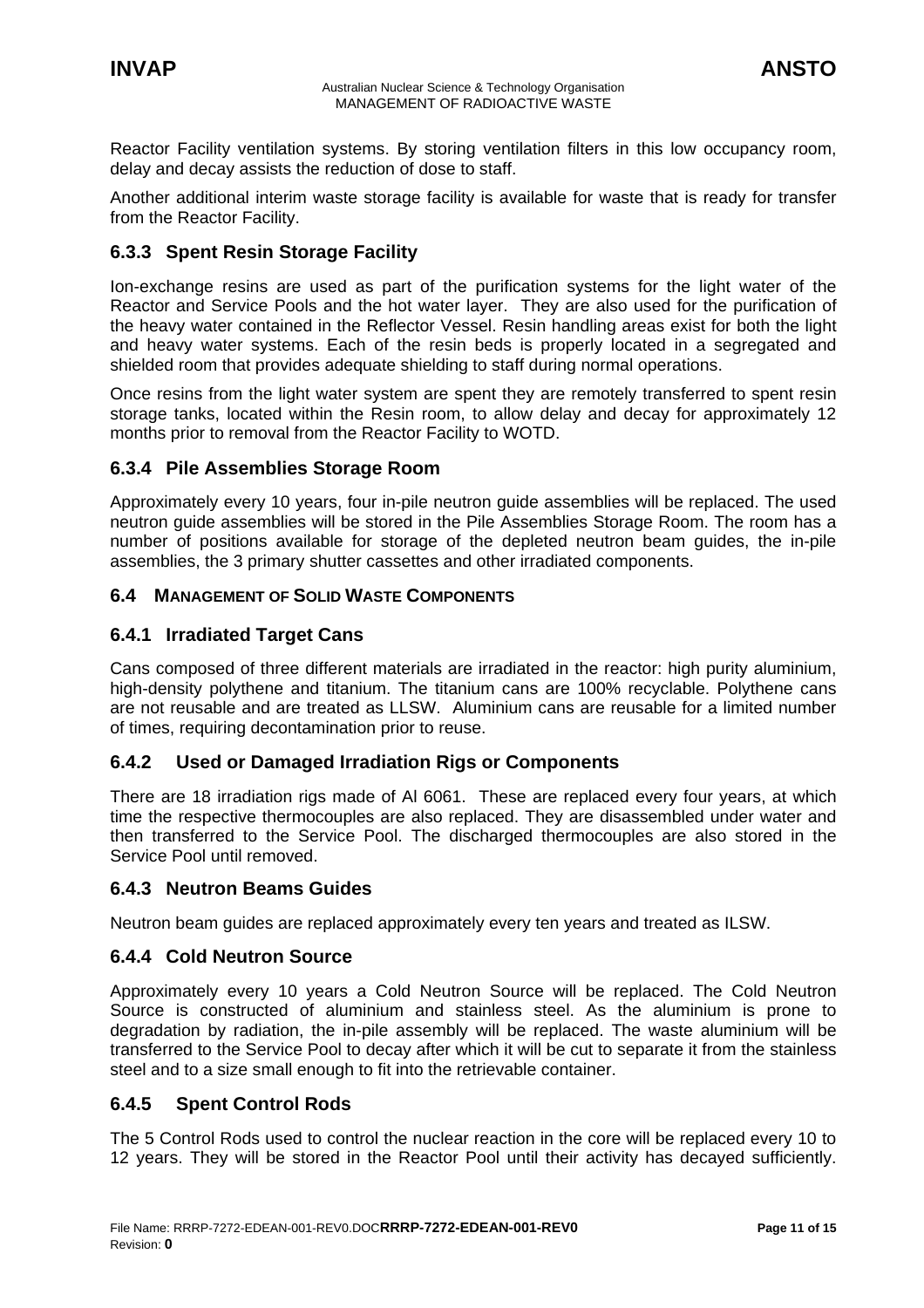<span id="page-11-0"></span>They will be then removed, cut up in the Service Pool, and placed in retrievable containers and transferred to storage.

#### **6.5 LIMITING EXPOSURE TO SOLID WASTE**

Dose is minimised in a number of ways including:

- Design and location of storage facilities (shielding and occupancy).
- Delay and decay process for products in the Service Pool, and other dedicated storage facilities as described above.
- Radiation and contamination monitoring of waste items to ensure appropriate storage and segregation of waste items, and
- Appropriate shielding of transport containers.

#### **6.6 MONITORING AND CHARACTERISATION OF SOLID WASTE**

The solid wastes are packaged and stored in accordance with established ANSTO procedures. The waste packages are characterised on the basis of the contact dose, the specific activity (where possible), process knowledge, and the type of waste. In addition to radiological properties, essential physical, chemical and mechanical properties are defined. Generally, classification of solid wastes is performed by using hand held monitors to determine the dose rates and the level of external contamination that may be present.

#### **6.7 REMOVAL OF SOLID WASTE FROM REACTOR FACILITY**

Solid waste being prepared to leave the Reactor Facility is subject to the existing control measures in place at ANSTO. All solid waste is monitored for radiation and contamination to ensure that it is within licensed limits. Appropriate documentation of solid waste clearances from the facility is provided in accordance with currently agreed procedures.

#### **7 LIQUID WASTE**

Liquid discharges from the Reactor Facility to the "B" or "C" lines will comply with the limits specified in Safety Directive 5.7. All of the above liquid wastes will be processed and discharged to the sewer. Discharge to the sewer will be in accordance with Trade Waste Agreement limits set with Sydney Water and monitored by ARPANSA.

#### **7.1 LIQUID WASTE CHARACTERISTICS**

Radioactive liquid waste generated by operations of the Reactor Facility comprises of low level liquid waste as defined in ANSTO SD 5.7.

As described below, liquid waste arising from operations of the Reactor Facility is directed to either B or C lines on the LHSTC site.

#### **7.2 REACTOR FACILITY LIQUID WASTE MANAGEMENT SYSTEM DESCRIPTION**

Arrangements are in place within the Reactor Facility for the monitoring, sampling, control, segregation and classification of radioactive and non-radioactive liquid waste originating as a result of the operation of the facility. All liquid wastes are transferred from the Reactor Facility to the ANSTO Liquid Waste Treatment Plant.

The Reactor Facility has systems that monitor and record all active or potentially active effluents exiting the Reactor Building. The liquid waste from both "C" and "B" Lines is temporarily stored in Radioactive Liquid Waste Management System (RLWMS) storage tanks, one for each line.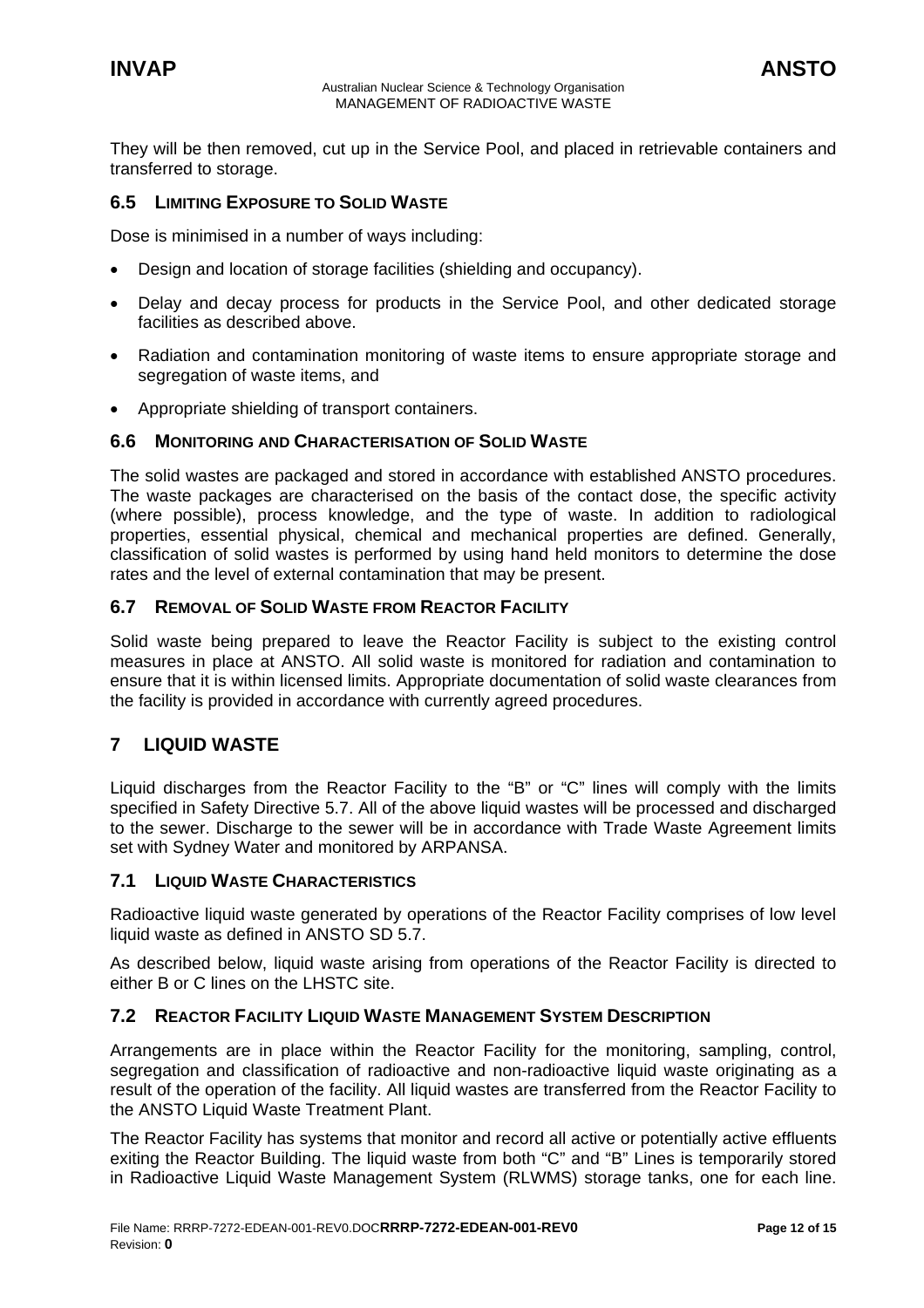<span id="page-12-0"></span>The capacity of the tanks allow for buffer storage, delay and decay of short-lived radionuclides prior to discharge to the effluent system.

Both RLWMS storage tanks are interconnected and are provided with a set of valves that allows for transferring the contents between the tanks. If either of the storage tanks is out of service, the operation can be temporarily taken over by the other (receiving the liquid waste from both lines).

Both RLWM storage tanks have a Waste Streams Monitoring (WASMO) online gamma activity detector for the inlet streams that records both the time and the activity.

"Spent" heavy water (isotopically beyond specification) is removed and stored in appropriate containers. The heavy water transfer system is designed to prevent losses.

From a waste management standpoint, no significant amounts of heavy water waste, either in liquid or vapour form, are generated by the operation of the Reactor Facility.

#### **7.2.1 Liquid Waste Storage Facilities**

The Reactor Facility will generate three types of liquid waste:

- Non-active blowdown water dedicated blowdown line
- Normally non-active liquid waste, and
- Low level liquid waste

#### **7.2.1.1 Non-active blowdown water**

The Cooling Water Blowdown does not discharge into RLWMS "C" Line Storage Tank but is pumped periodically to WOTD's Liquid Waste Treatment Plant Holding Tanks via a dedicated new blowdown line.

#### **7.2.1.2 Normally Non-Radioactive Liquid Waste ("C" Line)**

While most liquid waste going to the "C" line storage tank is inactive, for assurance, it is assumed to potentially contain activity until analysed.

#### **7.2.1.3 Low-level Radioactive Liquid Waste ("B" Line)**

This line collects liquids with an activity above the one collected in "C" Line and with activity below or equal to the "B" Line limit.

Liquid waste intended for discharge to the "B" line from laboratories or controlled areas within the Reactor Facility is first discharged to a portable receiver by means of a drain valve arrangement at the source. The liquid is kept within the receiver until a sample is analysed. If the sample falls within the permissible limit, the liquid is discharged to the "B" line and thence to the RLWMS "B" Line Storage Tank by gravity. If the sample falls outside the permissible limit, the liquid is transferred to a movable shielded tank by means of a portable pump. The shielded tank is removed and collected by WOTD for further processing.

#### **7.3 LIMITING EXPOSURE TO LIQUID WASTE**

Limiting exposure to the ionising radiation associated with the liquid waste in the Reactor Facility has been taken into account in the design of the facility.

The two liquid waste storage tanks are located in a very low occupancy area. This minimises the potential exposures to staff by ensuring that the waste is not in an area that staff frequent as part of routine operations.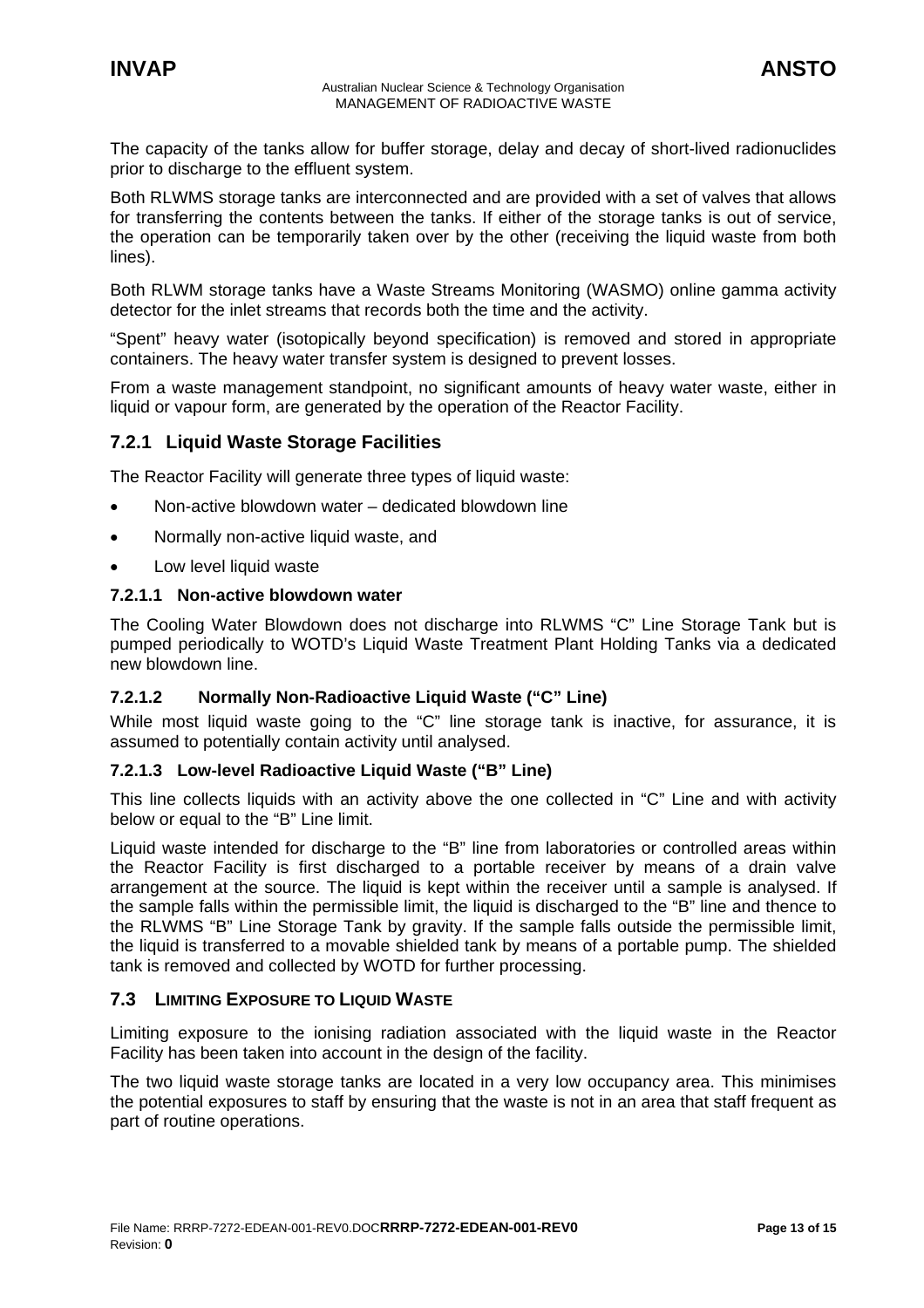#### <span id="page-13-0"></span>**7.4 MONITORING AND CHARACTERISATION OF LIQUID WASTE**

Liquid wastes transferring to the RLWMS Storage Tanks are monitored by the Waste Streams Monitor (WASMO) as part of the determination of their activity. Discharge from the RLWMS Storage Tanks is monitored by the Liquid Effluent Monitor (LEM) as part of transfer procedures. (this remote monitoring also assists with the minimisation of operator doses as discussed above).

Liquid waste from the de-mineralised Water Plant discharges to the "C" Line..

All low level liquid wastes generated within the Reactor Facility will be monitored either by online gamma monitors or analysed prior to discharge. The maximum discharge levels for gross alpha, gross beta and tritium are established in ANSTO SD 5.7.

#### **8 GASEOUS WASTE**

Details of gaseous waste are described in Chapter 12 of the SAR and the Environment Management Plan.

Airborne emissions may be derived from different sources including:

- a) Gaseous radioactive elements or compounds from the pools, coolant systems, Heavy Water Room and experimental facilities.
- b) Airborne radioactive elements from areas such as laboratories.

Included in the consideration of gaseous waste are the fine airborne particulates that may also be radioactive. These are removed from relevant streams by HEPA and charcoal filtration prior to discharge via the stack.

#### **8.1 REACTOR FACILITY GASEOUS WASTE MANAGEMENT SYSTEM DESCRIPTION**

The Reactor Facility has been divided into several zones according to the potential for contaminated air hazards. Those rooms with potential for gaseous waste generation have provisions for air renewal and for purification through appropriate filters. The air flow is directed from areas of low contamination risk to areas of higher contamination risk.

In rooms where personnel access is not necessary during operation, the air is confined or the rooms submitted to independent localised treatment (e.g. the Heavy Water Room).

The ventilation system for controlled areas outside the Containment has in-line HEPA filters and charcoal bed absorbers and discharges via the stack.

Radioactive gases may be produced in areas within the Containment. The ventilation system removes air from the Reactor Hall and process rooms. The exhaust fans pull the air through HEPA filters to remove small particles with high efficiency.

Area radiation monitors monitor gamma activity at representative points in the Reactor Facility. A tritium monitoring system constantly measures tritium concentration in the Heavy Water Room. The system is complemented by portable equipment in the event of maintenance activities being performed in the area.

The pneumatic target cooling and triggering system is a closed system that uses nitrogen both for pneumatic transport and for target cooling. Target loading and unloading devices also have nitrogen sweeping to reduce air entry to the system.

The Argon-41 produced in the Reactor Pool will be primarily that arising from the activation of the argon dissolved in the water circulating through the core. The air effluent monitoring system will have high-activity alarms and will constantly register the activity emitted.